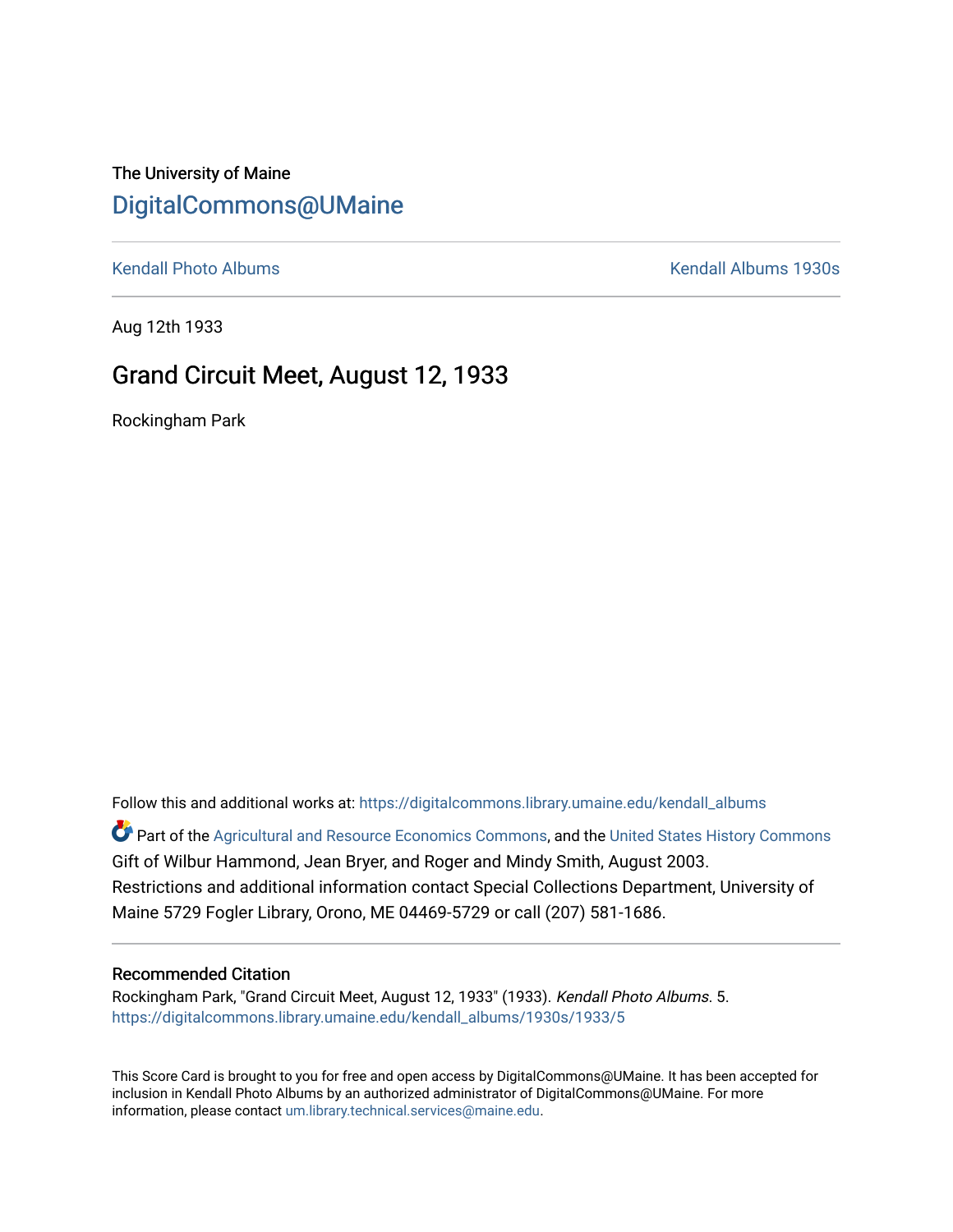|      | TWELFTH RACE                                                                                                                                                     |  |
|------|------------------------------------------------------------------------------------------------------------------------------------------------------------------|--|
|      | <b>Classified</b><br>Purse \$150<br>TROTTING-ABOUT SIX FURLONGS                                                                                                  |  |
| 1093 | 1 BETTY SUNSHINE, b.m.<br>Dillon Axworthy-Bisa 2.101/4<br>By Bingara<br>Mrs. Bessie Levine, Providence, R. I.<br><b>BROWN</b><br>R. NICKERSON                    |  |
| 1094 | 2 PETER WATTS, b.g.<br>Sir Douglas Haig-Aria A. Watts<br>By General Watts<br>Joseph Gendron, Dudley, Mass.<br>J. GENDRON<br>$_{\rm BLACK\text{-}GREEN}$          |  |
|      | 3 CALUMET AMORET, br. h.<br>Belwin-Bingen's Daughter<br>By Bingen<br>Fred C. Pooler, Skowhegan, Me.                                                              |  |
| 1091 | W. KEYS<br><b>BROWN</b><br>4 CZAR FRISCO, b.g.<br>Czar Peter-Frisco Great<br>By San Francisco<br>Fred W. Woodman, Haverhill, Mass.<br>W. GIBBONS<br><b>BLACK</b> |  |
| 1095 | 5 YOCKEN MEIN, blk. g.<br>Nelson Dillon-Chop Suey, 2.0814<br>By Lord Dewey<br>W. J. McDonald, Boston, Mass.<br>W. McDONALD<br>W. McDONALD                        |  |
| 1096 | 6 MISS HATFIELD, b.m.<br>Nelson Dillon-Omella, 2.261/2<br>Nelson Dinerancisco<br>By San Francisco<br>C. W. Knibbs, Providence, R. I.<br>J. HANAFIN               |  |
| 1092 | 7 PLUCKY PLUTO ch.g.<br>Peter Pluto-Marie S. 2.1614<br>By Yale Bells<br>Chas. Sheahan, Bangor, Maine<br>GREEN-YELLOW P. CHAPPELLE                                |  |
| 1097 | 8 CALUMET DIRECTOR, b.g.<br>Guy Abbey-Bahai 2.10%<br>By Siliko<br>J. J. Roberts, Worcester, Mass.<br>H. BRUSIE<br><b>BLACK-RED</b>                               |  |
| 1098 | 9 TIDEMARK, br. g.<br>Lee Tide--Wiltena<br>By Rhinelander<br>W. P. White, Lawrence, Mass.<br>E. FORCIER<br><b>BLACK-WHITE</b>                                    |  |

# SPECIAL NOTICE

 $\circ$ 

All winning Pari-Mutuel tickets are payable immediately after the race to which the ticket relates has been run and the winning horses announced and the odds displayed upon The Pay Board.

This Association will not be responsible for lost or destroyed tickets, and reserves the right to refuse payment of torn or mutilated tickets.

|      | <b>GRAND CIRCUIT MEET</b>                                                                                                                             |     |
|------|-------------------------------------------------------------------------------------------------------------------------------------------------------|-----|
|      | Rockingham Park, Salem, N. H.<br>Rules of the New Hampshire State Racing Commission<br>to Govern                                                      |     |
|      | Saturday, August 12, 1933                                                                                                                             |     |
|      | <b>FIRST RACE</b><br><b>Classified</b><br><b>Purse \$150</b><br><b>TROTTING-ONE MILE</b>                                                              | .08 |
| 1249 | 1 JAMAICA, b.f.<br>Mr. McElwyn-Mattie Gilchrist<br>By Siliko<br>J. F Lyle, Plainfield, N. J.<br>BLACK-WHITE<br>E. PITMAN                              |     |
| 1239 | 2 BLACK MARIA, blk. m.<br>Peter Scott-Peggy Axworthy<br>By Ortolan Axworthy<br>W. D. Blood, New York<br>GREY-RED<br>W. GARRISON                       |     |
| 1258 | 3 TIDY, b. m.<br>Lee Tide-Not Given<br>Mrs. B. Levine, Providence, R. I.<br><b>BLUE</b><br>R. NICKERSON                                               |     |
| 1259 | 4 MOONLIGHT EXPRESS, b. m.<br>Atlantic Express-The Gloaming 2.241/2<br>By Moko<br>Henry Parsons, Gloucester, Mass.<br>GREEN-GOLD<br>W. CARNEY         |     |
| 1248 | 5 MISS MAC TYRE, br. m.<br>McGregor The Great-Silk Milroi<br>By Milroi<br>Harry W. Litchfield, Lexington, Mass.<br><b>GREEN-WHITE</b><br>V. FLEMING   |     |
| 1268 | 6 LEM BUNTER, br. g.<br>Bunter-Willena Chenault<br>By Peter Chenault<br>Frank M. Burke, Byfield, Mass.<br>F. BURKE<br>BLUE-GOLD                       |     |
| 1238 | 7 CALUMET CINCINNATI, b.g.<br>Peter The Brewer-Queen Brooke<br>By Justice Brooke<br>James F. Young, Quincy, Mass.<br>H. BRUSIE<br><b>BLACK-RED</b>    |     |
| 1269 | 8 CHOW MEIN, b.g.<br>Nelson Dillon-Chop Suey 2.0814<br>By Lord Dewey<br>John Lovell, Watertown, Mass.<br>T. ACKERMAN<br><b>BLACK-WHITE</b>            |     |
| 1278 | 9 SIGNAL GIRL, b.m.<br>Signal Peter-Lettie Guy<br>By Guy Axworthy<br>W. J. McDonald, Boston, Mass.<br>G. McDONALD<br>BLUE-GOLD                        |     |
| 1279 | 10 GLENDOWER LEE, b.h.<br>McGregor The Great-Gaiety Guy<br>By Guy Axworthy<br>A. Furbush, Allston, Mass.<br>W. McDONALD<br>$\operatorname{BLUE-GOLD}$ |     |
| 1279 | 11 CALUMET DIGNITY, b. f.<br>Belwin-Laura Graves<br>By Guy Axworthy<br>F. W. Woodman, Haverhill, Mass.<br>W. GIBBONS<br><b>BLACK</b>                  |     |
| 1279 | Field                                                                                                                                                 |     |
|      | PRICE 15 CENTS                                                                                                                                        |     |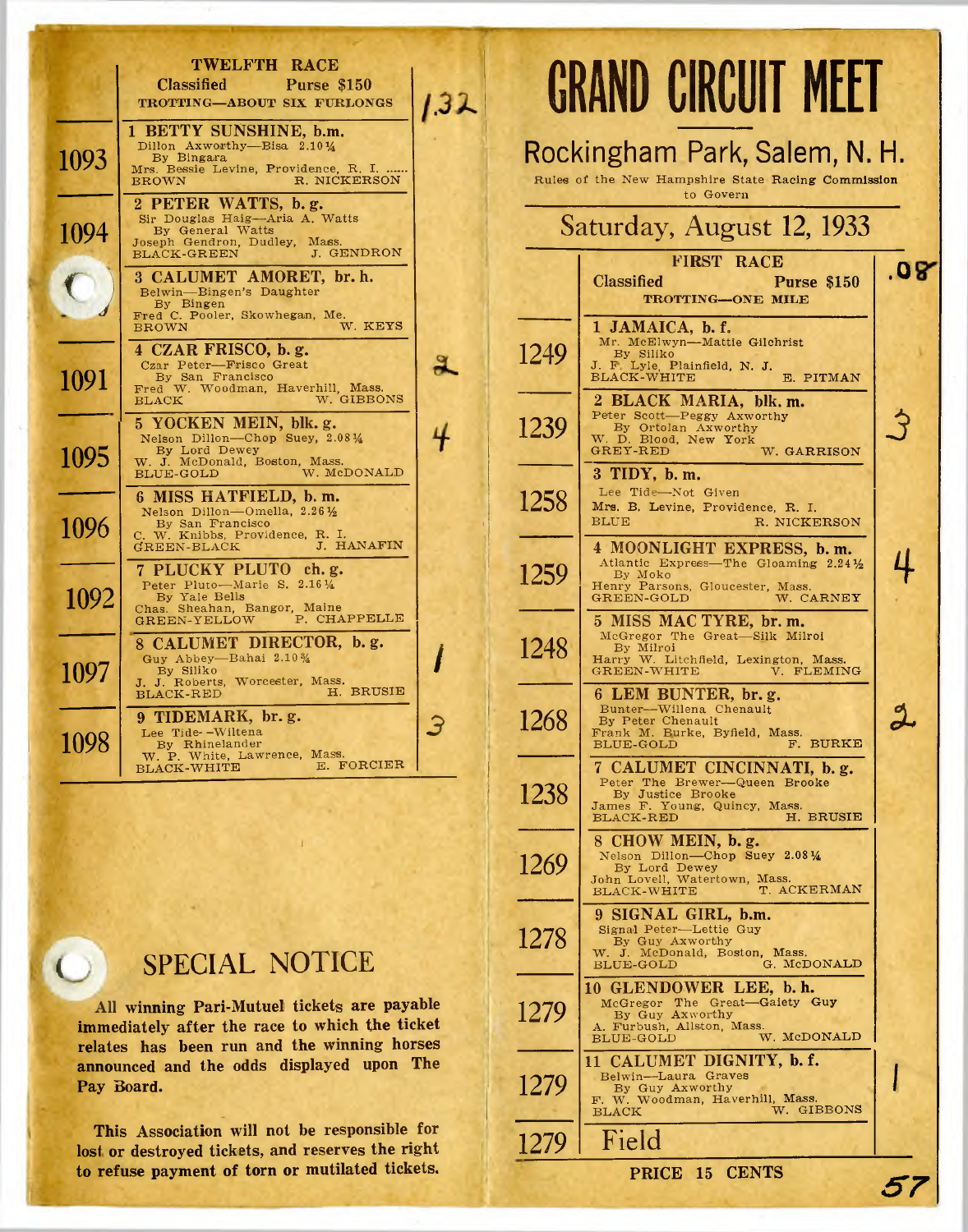$\boldsymbol{b}$ 

|      | <b>SECOND RACE</b><br><b>Classified</b><br><b>Purse \$150</b><br>PACING-ONE MILE                                                               |  |
|------|------------------------------------------------------------------------------------------------------------------------------------------------|--|
| 1208 | 1 EFFIE HALL, br. m.<br>The Laurel Hall-Effie Middleton 2.0714<br>By Lord Roberts<br>Chas. Murray, Bangor, Me.<br>GREEN-YELLOW<br>P. CHAPPELLE |  |
| 1206 | 2 MARGARET VONIAN, b.m.<br>Favonian-Margaret C. Brooke<br>By Baron Brooke<br>J. E. Crosbie, Tulsa, Okla.<br>RED-WHITE-BLUE<br>H. PARSHALL      |  |
| 1209 | 3 COUNCILLOR, b. h.<br>Peter Volo-Ettawana<br>By Guy Axworthy<br>J. P. Gaines, Sherburne, N. Y.<br>GREEN-WHITE<br>V. FLEMING                   |  |
| 1226 | 4 NATE VOLO, br. g.<br>Dillon Volo-Native Girl<br>By Malcolm Forbes<br>W. P. White, Lawrence, Mass.<br>BLACK-WHITE<br>E. FORCIER               |  |
| 1207 | 5 CRUSADER, ch. g.<br>Arion Guy-Azie Bing 2.15 %<br>By Azoff<br>W. H. Keys, Skowegan, Maine<br>W. KEYS<br>$\tt BROWN-BLACK$                    |  |
| 1227 | ADCADETE CON b. h.<br>Kalmuck-Margaret Dillon 1.581/4<br>George W. Manning, Mattapan, Mass.<br>$ORANGE-BLACK$<br>C. MARSHALL                   |  |
| 1228 | 7 WALTER PATCH, b.g.<br>Walter Cochato-Maud<br>By Indiana Dan Patch<br>Dr. George Nickerson, Houlton, Me.<br>BLACK-WHITE C. MASON              |  |
| 1229 | GREAT h.m.<br>8 CHRISTIAN EMMA<br>W. G. Forbes-Emma Great<br>W. G. Form<br>By Peter The Great<br>W. F. Caton, Syracuse, N. Y.<br>W. CATON      |  |
| 1246 | 9 FOREST GUY, b.g.<br>David Guy-Eugenia De Forest 2.12%<br>By The De Forest<br>Walter H. Bird, Revere, Mass.<br>C. LACEY<br>BLUE               |  |

## ...OFFICIALS...

| <b>STARTER</b><br>STEVE G. PHILLIPS $\cdot \cdot \cdot \cdot$<br>Xenia. Ohio                                                                       |
|----------------------------------------------------------------------------------------------------------------------------------------------------|
| <b>JUDGES</b><br>JOSEPH M. McGRAW - - - Washington, Pa.<br>JAMES F. YOUNG - - - - - Quincy, Mass.<br>CHARLES B. STICKNEY - - - Nashua, N. H.       |
| TIMERS<br>DR. J. T. McGLYNN. - - - - Brookline, Mass.<br>DR. GUY E. CHESLEY - - -<br>Rochester, N. H.<br>Hanover, N. H.<br>HARVEY COHN - - - - - - |
| Clerk of Course<br>Winchester, Mass.<br>JOHN H. GILBODY - - - -                                                                                    |
| Program Service<br>FRANK G. TROTT - - - - Winchester, Mass.                                                                                        |
| General Manager and Treasurer<br>ALLAN J. WILSON - - - - Boston, Mass,                                                                             |

|          | THIRD RACE                                                                                                                                            |           |
|----------|-------------------------------------------------------------------------------------------------------------------------------------------------------|-----------|
|          | <b>Classified</b><br><b>Purse \$150</b>                                                                                                               |           |
|          | TROTTING-ABOUT SIX FURLONGS                                                                                                                           |           |
| 1003     | 1 JAMAICA, b.f.<br>Mr. McElwyn-Mattie Gilchrist<br>By Siliko<br>J. F. Lyle, Plainfield, N. J.<br><b>BLACK- WHITE</b><br>E. PITMAN                     | 1,31<br>3 |
| 1001     | 2 MISS MAC TYRE, br. m.<br>McGregor The Great-Silk Milroi<br>By Milrol<br>Harry W. Litchfield, Lexington, Mass.<br><b>GREEN-WHITE</b><br>V. FLEMING   |           |
| 1004     | 3 MOONLIGHT EXPRESS, b. m.<br>Atlantic Express-The Gloaming 2.241/2<br>By Moko<br>Henry Parsons, Gloucester, Mass.<br>W. CARNEY<br>GREEN-GOLD         |           |
| $1000\,$ | 4 CALUMET CINCINNATI, b.g.<br>Peter The Brewer-Queen Brooke<br>By Justice Brooke<br>James F. Young, Quincy, Mass.<br>H. BRUSIE<br><b>BLACK-RED</b>    |           |
| 1002     | 5 BLACK MARIA, blk. m.<br>Peter Scott-Peggy Axworthy<br>By Ortolan Axworthy<br>W. D. Blood, New York<br>W. GARRISON<br><b>GREY-RED</b>                |           |
| 1005     | 6 SIGNAL GIRL, b.m.<br>Signal Peter-Lettie Guy<br>By Guy Axworthy<br>W. J. McDonald, Boston, Mass.<br>G. McDONALD<br>BLUE-GOLD                        |           |
| 1006     | 7 GLENDOWER LEE, b.h.<br>McGregor The Great-Gaiety Guy<br>By Guy Axworthy<br>A. Furbush, Allston, Mass.<br>W. McDONALD<br>BLUE-GOLD                   |           |
| 1007     | 8 TIDY, b.m.<br>Lee Tide-Not Given<br>Mrs. B. Levine, Providence, R. I.<br>R. NICKERSON<br><b>BLUE</b>                                                |           |
| 1008     | 9 CALUMET DIGNITY, b.f.<br>Belwin-Laura Graves<br>By Guy Axworthy<br>F. W. Woodman, Haverhill, Mass.<br>W. GIBBONS<br>BLACK                           |           |
| 1009     | LEM BUNTER, br.g.<br>10<br>Bunter-Willena Chenault<br>By Peter Chenault<br>Frank M. Burke, Byfield, Mass.<br>$_{\rm BURKE}$<br>F.<br><b>BLUE-GOLD</b> |           |
| 1009     | 11 CHOW MEIN, b.g.<br>Nelson Dillon-Chop Suey 2.081/4<br>By Lord Dewey<br>John Lovell, Watertown, Mass.<br>T. ACKERMAN<br>BLACK-WHITE                 |           |
| 1009     | Field                                                                                                                                                 |           |

FREE PRESS PRINTING CO. LAWRENCE, MASS.

×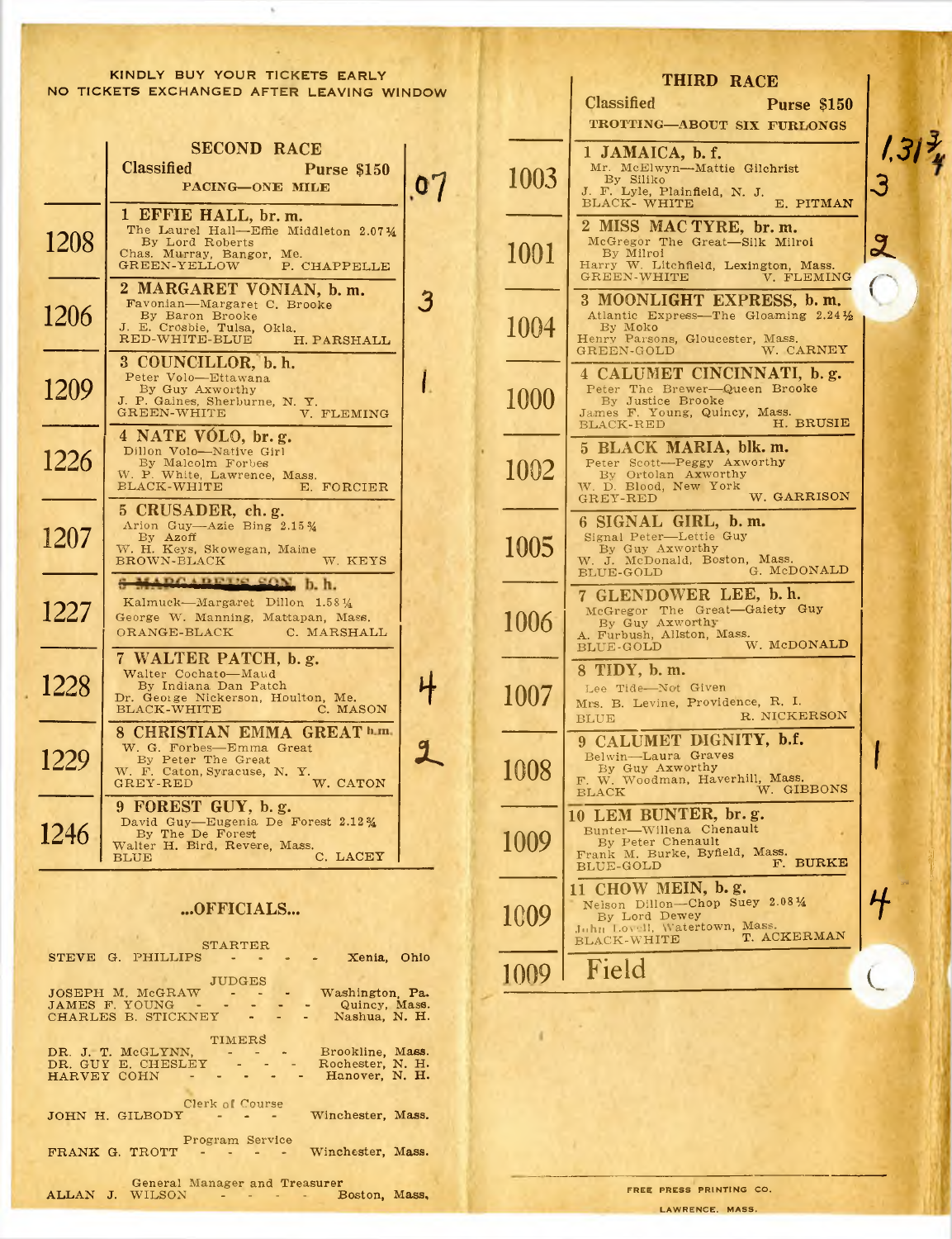|      | <b>FOURTH RACE</b><br><b>Classified</b><br><b>Purse \$150</b><br>PACING-ABOUT SIX FURLONGS                                                                     |  |
|------|----------------------------------------------------------------------------------------------------------------------------------------------------------------|--|
| 1012 | 1 COUNCILLOR, b. h.<br>Peter Volo--Ettawana<br>By Guy Axworthy<br>J. P. Gaines, Sherburne, N. Y.<br><b>GREEN-WHITE</b><br>V. FLEMING                           |  |
|      | 2 FOREST GUY, b.g.<br>David Guy-Eugenia De Forest 2:12 %<br>By The De Forest<br>Walter H. Bird, Revere, Mass.<br>C. LACEY<br>BLUE                              |  |
| 1014 | 3 WALTER PATCH, b.g.<br>Walter Cochato-Maud<br>By Indiana Dan Patch<br>Dr. George Nickerson, Houlton, Me.<br>BLACK-WHITE C. MASON                              |  |
| 1011 | 4 CRUSADER, ch. g.<br>Arion Guy-Azie Bing 2.15%<br>By Azoff<br>W. H. Keys, Skowegan, Maine<br>W. KEYS<br>BROWN-BLACK                                           |  |
| 1015 | 5 CHRISTAIN EMMA GREAT b.m.<br>W. G. Forbes-Emma Great<br>By Peter The Great<br>W. F. Caton, Syracuse, N. Y.<br>W. CATON<br>GREY-RED                           |  |
| 1016 | 6 EFFIE HALL, br. m.<br>The Laurel Hall-Effie Middleton 2.0714<br>By Lord Roberts<br>Chas. Murray, Bangor, Me.<br>P. CHAPPELLE<br>GREEN-YELLOW                 |  |
| 1010 | 7 MARGARET VONIAN, b.m.<br>Favonian-Margaret C. Brooke<br>By Baron Brooke<br>J. E. Crosbie, Tulsa, Okla.<br>H. PARSHALL<br>RED-WHITE-BLUE                      |  |
| 1017 | 8 NATE VOLO, br. g.<br>Dillon Volo-Native Girl<br>By Malcolm Forbes<br>W. P. White, Lawrence, Mass.<br>E. FORCIER<br>$_{\rm BLACK\text{-}WHITE}$               |  |
| 1018 | 80N-b.h.<br><b>WE HIGH PREMIES</b><br>Dillon $1.58\,\frac{1}{4}$<br>Kalmuck-Margaret<br>George W. Manning,<br>Mattapan, Mass.<br>C. MARSHALL<br>$ORANGE-BLACK$ |  |
|      | all horses started as<br>n card but<br>· of those<br>$\mathcal{A}^{\text{max}}$                                                                                |  |
|      | 11010 000 me \$3.10<br><b>SPECIAL NOTICE</b>                                                                                                                   |  |

Previous Days' Mutuel Tickets Paid at the Outstanding Windows on the following days.

This Association will not be responsible for lost or destroyed Mutuel Tickets and reserves the right to refuse payment of torn or mutilated Mutuel Tickets.

Minors will not be admitted to the Mutuel Enclosure. Dogs or pet animals of any kind will not be allowed in the Club House, Grand Stand or Paddock Enclosures.

|      | FIFTH RACE<br><b>Handicap</b><br>Purse \$150<br><b>PACING-ONE MILE and PENALTY</b>                                                                                     |  |
|------|------------------------------------------------------------------------------------------------------------------------------------------------------------------------|--|
| 1023 | 1 EASTER LILY, b.m.<br><b>Scratch</b><br>Martinos-Emma The Great<br>By Caduceus The Great<br><b>BLACK-WHITE</b><br>C. MASON                                            |  |
| 1024 | 2 NEWBROOKE VOLO, b.h. Scr't<br>Peter Volo-Leevasia, 2.1412<br>By Lee Tide<br>John Breslin, Brooklyn, N. Y.<br>RED-BLACK C. HOWARD                                     |  |
| 1025 | 3 HARRY LAUDER, b.g. Scratch<br>Count Daschoff-Queen Castle<br>By Tommy Finch<br>Walter H. Bird, Revere, Mass.<br>C. LACEY<br><b>BLUE</b>                              |  |
| 1026 | 4 BOBBY EARL, ch.g.<br>40 ft.<br>Bonnie Earl-Barona Princess<br>By Sidney Prince<br>Thomas Ashworth, Charlton City, Mass.<br>E. PITMAN<br><b>BLACK-WHITE</b>           |  |
| 1027 | 40 ft.<br>5 NOON, blk.h.<br>Day Star-Lees Dawn<br>By Lee Axworthy<br>George L. Weiss, Cambridge, Mass.<br>W. HODSON<br><b>GREEN-RED</b>                                |  |
| 1021 | 6 GUY THE TRAMP, b.g. 90 ft.<br>Jerry Harvester-Miss Trampfast<br>By Trampfast<br>W. C. Crummer, Columbus, Ohio<br>C. MABREY<br><b>GREEN-RED</b>                       |  |
| 1022 | 90 ft.<br>7 MAT D., b.g.<br>Joe Wilson—Dell Pluto<br>By Peter Pluto<br>P. J. Downey, Worcester, Mass.<br>V. FLEMING<br><b>GREEN-WHITE</b>                              |  |
| 1020 | 90 ft.<br>8 LEE STORM, b.g<br>Lee Tide-Harvest Gale, 2.05 1/4<br>By The Harvester<br>Gerling Bros. Milwaukee, Wis.<br>NGC NGC WITTE-RLUE H. PARSHALL<br>RED-WHITE-BLUE |  |
| 1028 | <b>Scratch</b><br>9 SAMPSON HAL, b.h.<br>Napoleon Direct-Anna Hal<br>By John A.<br>W. T. Crozier, Agent, Hartford, Conn.<br>J. HANAFIN<br><b>GREEN</b>                 |  |
| 1027 | Loon me 10.80                                                                                                                                                          |  |

 $\frac{8}{4}$ 

# **CASH ALL WINNING** TICKETS TO-DAY

**MUTUEL NUMBERS ON RESULTS** 

will be posted on black board over **Sellers' Windows**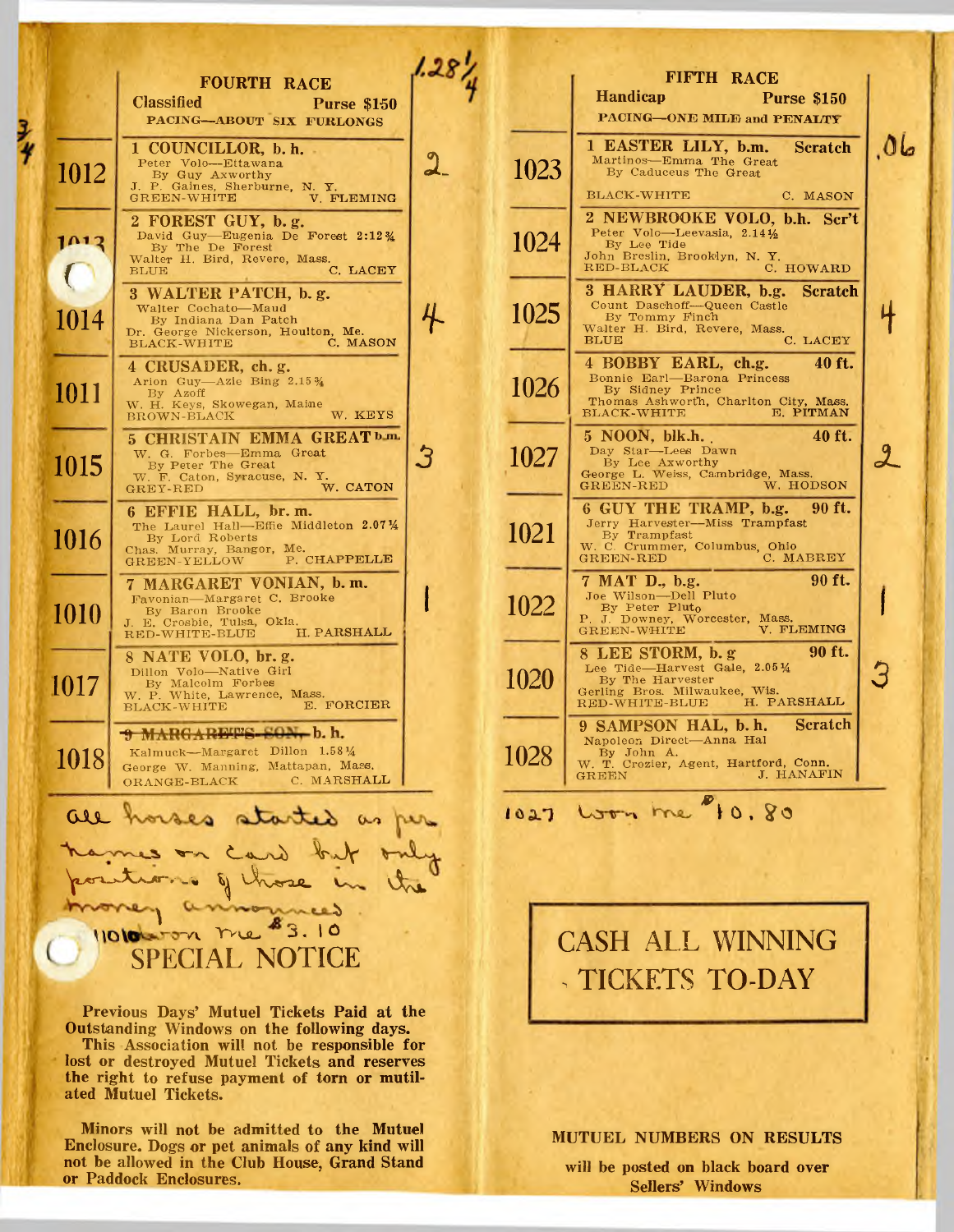$\overline{a}$ 

|      | <b>SIXTH RACE</b><br><b>Classified</b><br><b>Purse \$200</b><br><b>TROTTING-ONE MILE</b>                                                                       |   |
|------|----------------------------------------------------------------------------------------------------------------------------------------------------------------|---|
| 1033 | 1 VOLO YORKE, br. g.<br>Peter Volo-Miss Yorke<br>By Moko<br>I. D. Woodruff, Suffeld, Conn.<br>H. BRUSIE<br>BLACK-RED                                           |   |
| 1034 | 2 BRAY STOUT, ch. h.<br>Chestnut Peter-Alix Stout<br>By El Canto<br>Ross F. Stout & Bros. Clarksburg, W. Va.<br>RED R. STOUT                                   |   |
| 1032 | 3 SIR GUY MAC, ch. h.<br>McGregor The Great-Azurea<br>By Guy Axworthy<br>Mrs. Charles F. Adams, Framingham,<br><b>GREEN</b><br>H. CAMERON                      |   |
| 1035 | 4 NEWBROOKE, b.g.<br>Guy Axworthy-Carlisle Chenault<br>By Peter Chenault<br>H. F. Farrington, Lowville, N. Y.<br>GREEN-WHITE V. FLEMING                        | 3 |
| 1031 | 5 UNA SIGNAL, b.m.<br>Signal Peter-Una Bingen<br>By Bingen<br>Gerling Bros., Milwaukee, Wis.<br>RED-WHITE-BLUE H. PARSHALL                                     |   |
| 1036 | 6 HOLLYROOD ROMAN, br.g.<br>Great Britton-Sara Kelly<br>By Peter Volo<br>J. D. Welsh Estate, Kansas City, Mo.<br>GREY-BLACK M. CHILDS<br>$\texttt{GREY-BLACK}$ |   |
| 1030 | 7 CALUMET ANNE, ro.m.<br>Peter The Brewer-Hollyrood Maggie<br>By Joe Dodge<br>I. W. Gleason, Williamsport, Pa.<br>E. PITMAN<br><b>BLACK-WHITE</b>              |   |
| 1037 | 8 CALUMET CLIMATIC, b. h.<br>Peter The Brewer--Lotta Watts, 2.06 1/4<br>By General Watts<br>George P. McDonald, Beverly, Mass.<br>T. ACKERMAN<br>GREEN-BLACK   |   |
| 1035 | 908<br>Won 1                                                                                                                                                   |   |

### ATTENTION-SPECIAL NOTICE-CAUTION

Before starting to buy your ticket, see that you have the right change; also be sure of the name of horse you wish to purchase ticket for.<br>This will save time and mistakes.

## **TRACK RECORDS**

Trotting- $2:01\frac{1}{2}$ , Calumet Crusader Pacing-2:00 $\frac{3}{4}$ , May E. Grattan

# **NOTICE**

All calculations and prices paid are audited and certified correct by the Auditor of The New Hampshire Racing Commission.

NO TICKETS EXCHANGED AFTER LEAVING WINDOW KINDLY BUY YOUR TICKETS EARLY

|                                                                    | <b>SEVENTH RACE</b><br><b>Handicap</b><br><b>Purse \$150</b><br>PACING-ONE MILE and PENALTY                                                                                                     |    |
|--------------------------------------------------------------------|-------------------------------------------------------------------------------------------------------------------------------------------------------------------------------------------------|----|
| 1044                                                               | 1 EASTER LILY, b.m. Scratch<br>Martinos-Emma The Great<br>By Caduceus The Great<br>C. MASON<br>$_{\rm 5LACK-WHITE}$                                                                             |    |
| 1045                                                               | 2 NEWBROOKE VOLO, b.h. Scr<br>Peter Volc-Leevasia, 2.141/2<br>By Lee Tide<br>John Breslin, Brooklyn, N. Y.<br>C. HOWARD<br>RED-BLACK                                                            |    |
| 1046                                                               | 3 HARRY LAUDER, b.g. Scratch<br>Count Daschoff-Queen Castle<br>By Tommy Finch<br>Walter H. Bird, Revere, Mass.<br>C. LACEY<br>BLUE                                                              |    |
| 1047                                                               | 40 ft.<br>4 BOBBY EARL, ch.g.<br>Bonnie Earl-Barona Princess<br>By Sidney Prince<br>Thomas Ashworth, Charlton City, Mass.<br>E. PITMAN<br>$BLACK-WHITE$                                         |    |
| 1042                                                               | 40 ft.<br>5 NOON, blk.h.<br>Day Star-Lees Dawn<br>By Lee Axworthy<br>George L. Weiss, Cambridge, Mass.<br>W. HODSON<br><b>GREEN-RED</b>                                                         | サー |
| 1048                                                               | 6 GUY THE TRAMP, b.g. 90 ft.<br>Jerry Harvester-Miss Trampfast<br>By Trampfast<br>W. C. Crummer, Columbus, Ohio<br>W. C. Crummer, Columbus, Ohio<br>C. MABREY                                   |    |
| 1041                                                               | 90 ft.<br>7 MAT D., b.g.<br>Joe Wilson-Dell Pluto<br>By Peter Pluto<br>P J. Downey, Worcester, Mass.<br>V. FLEMING<br><b>GREEN-WHITE</b>                                                        |    |
| 1040                                                               | <b>190 ft.</b><br>8 LEE STORM, b.g.<br>Lee Tide-Harvest Gale, 2.051/4<br>By The Harvester<br>By The Harristics<br>Gerling Bros. Milwaukee, Wis.<br>PED-WHITE-BLUE H. PARSHALL<br>RED-WHITE-BLUE |    |
| 1043                                                               | Scratch<br>9 SAMPSON HAL, b.h.<br>Napoleon Direct-Anna Hal<br>By John A.<br>W. T. Crozier, Agent, Hartford, Conn.<br>J. HANAFIN<br><b>GREEN</b>                                                 |    |
| <b>Please</b><br>mutuel wi<br>protection<br>complaint<br>make purc | 1046<br>at the<br>made<br>as numerous<br>is not wise to<br>1933<br>elsewhere.<br>ran<br>ROCKINGHAM<br>ickets<br>Cash<br>02<br>AF                                                                |    |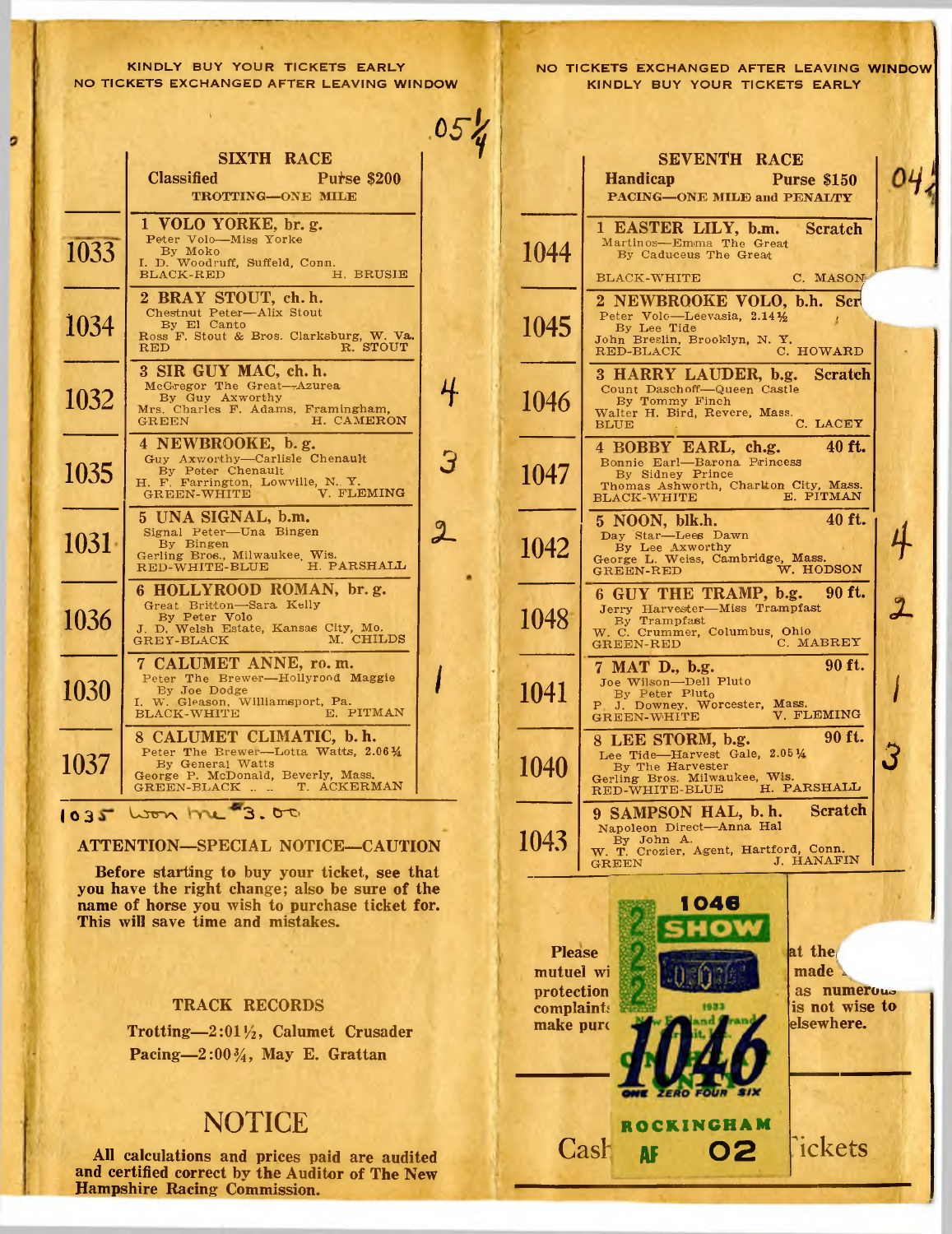### KINDLY BUY YOUR TICKETS EARLY NO TICKETS EXCHANGED AFTER LEAVING WINDOW

|         | <b>EIGHTH RACE</b><br><b>Classified</b><br>Purse \$200<br>TROTTING-ABOUT SIX FURLONGS                                                                             |                          |      |                                                        |
|---------|-------------------------------------------------------------------------------------------------------------------------------------------------------------------|--------------------------|------|--------------------------------------------------------|
| 1053    | 1 BRAY STOUT ,ch. h.<br>Chestnut Peter-Alix Stout<br>By El Canto<br>Ross F. Stout & Bros. Clarksburg, W. Va.<br>R. STOUT<br>RED                                   |                          | 1062 | $\mathbf{1}$<br>W<br>$\overline{\mathbf{R}}$           |
| 1032    | 2 NEWBROOKE, b.g.<br>Guy Axworthy-Carlisle Chenault<br>By Peter Chenault<br>H. F. Farrington, Lowville, N. Y. GREEN-WHITE V. FLEMING                              | $\overline{\mathcal{L}}$ | 1063 | $\overline{\mathbf{2}}$<br>$\mathbf R$<br>$\mathbf{R}$ |
| $-1054$ | 3 VOLO YORKE, br. g.<br>Peter Volo-Miss Yorke<br>By Moko<br>I. D. Woodruff, Suffield, Conn.<br>RED-BLACK<br>H. BRUSIE                                             | $\overline{\mathbf{2}}$  | 1061 | $\overline{\mathbf{3}}$<br>D<br>$\overline{B}$         |
| 1055    | 4 HOLLYROOD ROMAN, br.g.<br>Great Britton-Sara Kelly<br>By Peter Volo<br>J. D. Welsh Estate, Kansas City, Mo.<br><b>GREY-BLACK</b><br>M. CHILDS                   |                          | 1064 | $\overline{4}$<br>$\overline{\mathbf{v}}$<br>G         |
| 1051    | 5 UNA SIGNAL, b.m.<br>Signal Peter-Una Bingen<br>By Bingen<br>Gerling Bros., Milwaukee, Wis.<br>RED-WHITE-BLUE H. PARSHALL                                        | B                        | 1065 | $\frac{C}{G}$                                          |
| 1056    | 6 SIR GUY MAC, ch. h.<br>McGregor The Great-Azurea<br>By Guy Axworthy<br>Mrs. Charles F. Adams, Framingham<br>${\tt GREEN}$<br>H. CAMERON                         |                          | 1066 | $\frac{1}{6}$<br>$\overline{J}$<br>$rac{E}{7}$         |
| 1050    | 7 CALUMET ANNE, ro.m.<br>Peter The Brewer-Hollyrood Maggie<br>By Joe Dodge<br>I. W. Gleason, Williamsport, Pa.<br>E. PITMAN<br><b>BLACK-WHITE</b>                 |                          | 1067 | Ĵ<br>G                                                 |
| 1057    | 8 CALUMET CLIMATIC, b. h.<br>Peter The Brewer-Lotta Watts, 2.061/4<br>By General Watts<br>George P. McDonald, Beverly, Mass.<br><b>GREEN-BLACK</b><br>T. ACKERMAN |                          | 1060 | $\overline{s}$<br>$\frac{1}{6}$                        |
|         |                                                                                                                                                                   |                          | 1068 |                                                        |

### WHEN A HORSE IS A STARTER

A horse is a "Starter" for a race when it has left the paddock and ENTERED THE TRACK on its way to the paddock and ENTERED THE TRACK on its way to the<br>post. If, while wagering is in progress, a horse should<br>be excused by the Stewards because of accident or casu-<br>atty BEFORE ENTERING THE TRACK FOR THE POST<br>the pooling is not STARTS OR NOT.

|      | <b>NINTH RACE</b>                                                                                                                                            | OC             |
|------|--------------------------------------------------------------------------------------------------------------------------------------------------------------|----------------|
|      | <b>Classified</b><br><b>Purse \$150</b>                                                                                                                      |                |
|      | TROTTING-ONE MILE                                                                                                                                            |                |
| 1062 | 1 BEST, ch. h.<br>Arion Guy-Tules<br>By San Francisco<br>Walter E. Newbert, Boston, Mass.<br>A. RODNEY<br>$RED-BLACK$                                        | $\mathfrak{a}$ |
| 1063 | 2 TONDONELA STOUT, b.g.<br>Todd Stout---Blanche Carter, 2.051/2<br>By Lord Roberts<br>Ross F. Stout & Bros. Clarksburg, W. Va.<br>R. STOUT<br>$\bf{RED}$     |                |
| 1061 | 3 CALUMET DERBY, b.g.<br>Peter The Brewer-Queen Brooke<br>By Justice Brooke<br>Dr. George Hanna, Bethel, Conn.<br>$\texttt{Black-RED}$<br>H. BRUSIE          |                |
| 1064 | 4 VALOR, b.g.<br>Peter Volo-Voici 2.07%<br>Vic Fleming Stable, Syracuse, N. Y.<br>V. FLEMING<br><b>GREEN-WHITE</b>                                           |                |
| 1065 | 5 FANNY VOLO, b. m.<br>Peter Volo-Frances Tipton<br>By San Francisco<br>Charles Sheehan, Bangor, Me.<br>GREEN-YELLOW P. CHAPPELLE                            |                |
| 1066 | 6 ALVIN GUY, b.g.<br>Arion Guy-Hollyrood Queen, 2.0914<br>By Hollyrood Bob<br>Joseph Bolduc, New Bedford, Mass.<br>J. BOLDUC<br><b>BLACK-RED</b>             |                |
| 1067 | 7 PYRAMUS, b.g.<br>Worthy Peter-Adele S. Dillon, 2.11 1/4<br>By Dillon Axworthy<br>John Hanafin, Kingston, R. I.<br>J. HANAFIN<br>${\tt GREEN}$              |                |
| 1060 | 8 MARIANNA, b.f.<br>Peter Volo-Tonia Watts<br>By General Watts<br>H. Stacey Smith, Newark, N. J.<br>W. HODSON<br><b>GREEN-RED</b>                            |                |
| 1068 | 9 JOHN ROWLAND, b.g.<br>The Senator-Fan Patch, 2.09<br>By Joe Patchen<br>J. B. McDonald, Gloucester, Mass.<br>J. B. McDonald, Gloucester, Mass.<br>W. CARNEY |                |
| 1069 | 10 GAY PETER, b.h.<br>Chestnut Peter-Gay Lass<br>By Moko<br>F. C. Pooler, Skowhegan, Me.<br><b>KEYS</b><br>$\overline{w}$ .<br><b>BROWN-BLACK</b>            |                |
| 1069 | 11 CALUMET CALCUTTA, br. h.<br>Truax-Betty The Great 2.151/2<br>By Peter The Great<br>I. D. Woodruff, Suffield, Conn.<br><b>BRUSIE</b><br>L.<br><b>BROWN</b> |                |
| 1069 | Field                                                                                                                                                        |                |

INFORMATION-at Seller's Window No. 43 **CHANGE-at Window No. 44** 

 $\bullet$